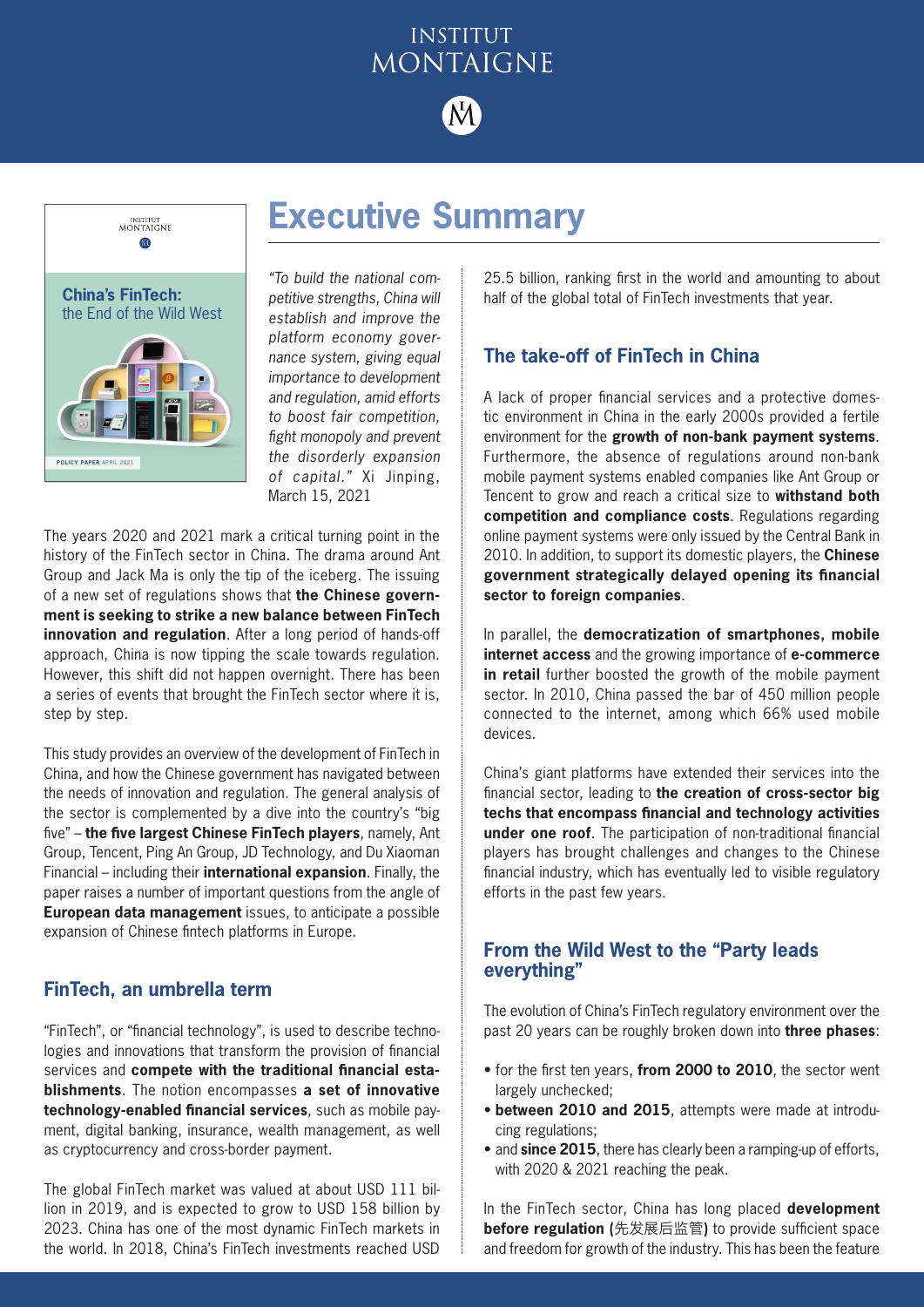of the first phase of FinTech development (2000-2010), providing a relatively lenient environment for companies to explore and experiment.

Attempts to regulate the industry started from 2010, when regulations for specific areas started being introduced. During this second phase, however, the FinTech sector remained extremely unregulated. It led to several high amount **Ponzi schemes in the P2P lending segment**, contributing to the change of mind of China's financial regulators and top leaders. Adding to this is the 2015 stock market crash. It was not only perceived as politically embarrassing, showing the weakness of China's financial system and the failure of the government to prevent it, but also raised the alarm on the risk of capital outflow. Since then, Chinese authorities have clearly expressed their will to regulate the FinTech sector.

In 2015, ten high-level Chinese state regulatory agencies jointly issued the "Guiding Opinions on Promoting the Healthy Development of Internet Finance 2015 (关于促进互联网金融健康 发展的指导意见)", **setting legal parameters for Internet finance**. Nonetheless, in order to leave room and space for innovation, the document offered general guidance and advised the formulation of loose regulatory policies.

However, as Guo Shuqing, chairman of the China Banking Regulatory Commission, explains, **"FinTech is a winner-take-all industry"**, and **"with advantage of data monopoly, big tech firms tend to hinder fair competition and seek excessive profits."** As time passed, the state voiced some concerns that resulted in the end of China's hands-off approach in the FinTech sector. These concerns can be summarized as follows:

- Big FinTech companies have **outgrown state-owned banks**.
- Big FinTech companies have **accumulated too much strength**, including political power.
- **Jack Ma provoked policy makers and regulators** by criticizing China's financial regulation at the Bund Summit in October 2020.
- FinTech companies have contributed to **the promotion of irrational spending** through overlending.

During the 2017 National Financial Work Conference (NFWC), Xi Jinping had **urged financial regulators to "dare to" master their supervisory role (**敢于监管**)**, and highlighted the need to build "a serious regulatory atmosphere where failure to discover risks in a timely manner is a negligence, and failure to promptly address risks is a dereliction of duty (有风险没有及时发现 就是失职、发现风险没有及时提示和处置就是渎职的严肃监 管氛围)". The regulatory authorities are set to bring all financial activities under regulatory coverage, requiring licenses for all financial businesses following the so-called **"zero-tolerance (**零容忍**)"** policy in the future for all types of illegal or irregular conduct. The general policy direction for the FinTech industry had therefore been set, and regulations issued in the past few months provide a clear sign that such direction is being consolidated. **What was once considered engines of growth, is now seen as potential agents of chaos.**

# **China's FinTech conglomerates: The "Big Five"**

To provide an overall analysis of the Chinese FinTech market, the study has chosen **the five most prominent and financially potent companies** in the sector, which we refer to as the "Big Five": Ant Group, Tencent, JD Technology, Ping An and Du Xiaoman Financial. These five companies can be classified as "integrated financial services", or FinTech conglomerates, as they offer a full range of services from mobile payment system to wealth management and credit scoring services. What differentiates them is the detail of their offers and the sector which they prioritize among their services, which reflects their background.

Ant Group (蚂蚁集团) and Tencent (腾讯) are the two leaders of the domestic FinTech market. Their respective mobile payment systems, **Alipay and WeChat Pay, maintain a duopoly in the domestic market**. "Latecomer" companies, such as Ping An (平安), Du Xiaoman Financial (度小满金融) and JD Technology (京东科技), have a strong emphasis on providing tech solution rather than competing for financial services with other FinTech companies and financial institutions head-on, even if they do offer such services to consumers. Ping An is the only "major" FinTech that does not come from the Internet and /or e-commerce sector.

As a broader trend, FinTech companies seem to be **moving away from the "fin"** aspect and **emphasizing the "tech"** aspect of their services in an attempt **to adjust to the increasingly harsh regulatory environment**. However, those appear to be just cosmetic changes. As later cases show, despite the change of emphasis and the attempts to project themselves as benevolent technology providers, these companies have remained under the purview of financial regulators – especially Ant Group, as financial regulators have not turned down the heat towards it.

## **International Expansion of Chinese FinTechs**

Chinese FinTech companies have **ambitions to "go global"**, despite being at the early stages of the international expansion of their business activities. In 2016, Eric Jing, then chief executive of Ant Financial – as the group was then called – made 'going global' a core mission. Hoping to replicate its success in the domestic market, he set the goal of building a worldwide customer base of 2 billion users within ten years, of which 60% is supposed to be from outside of China.